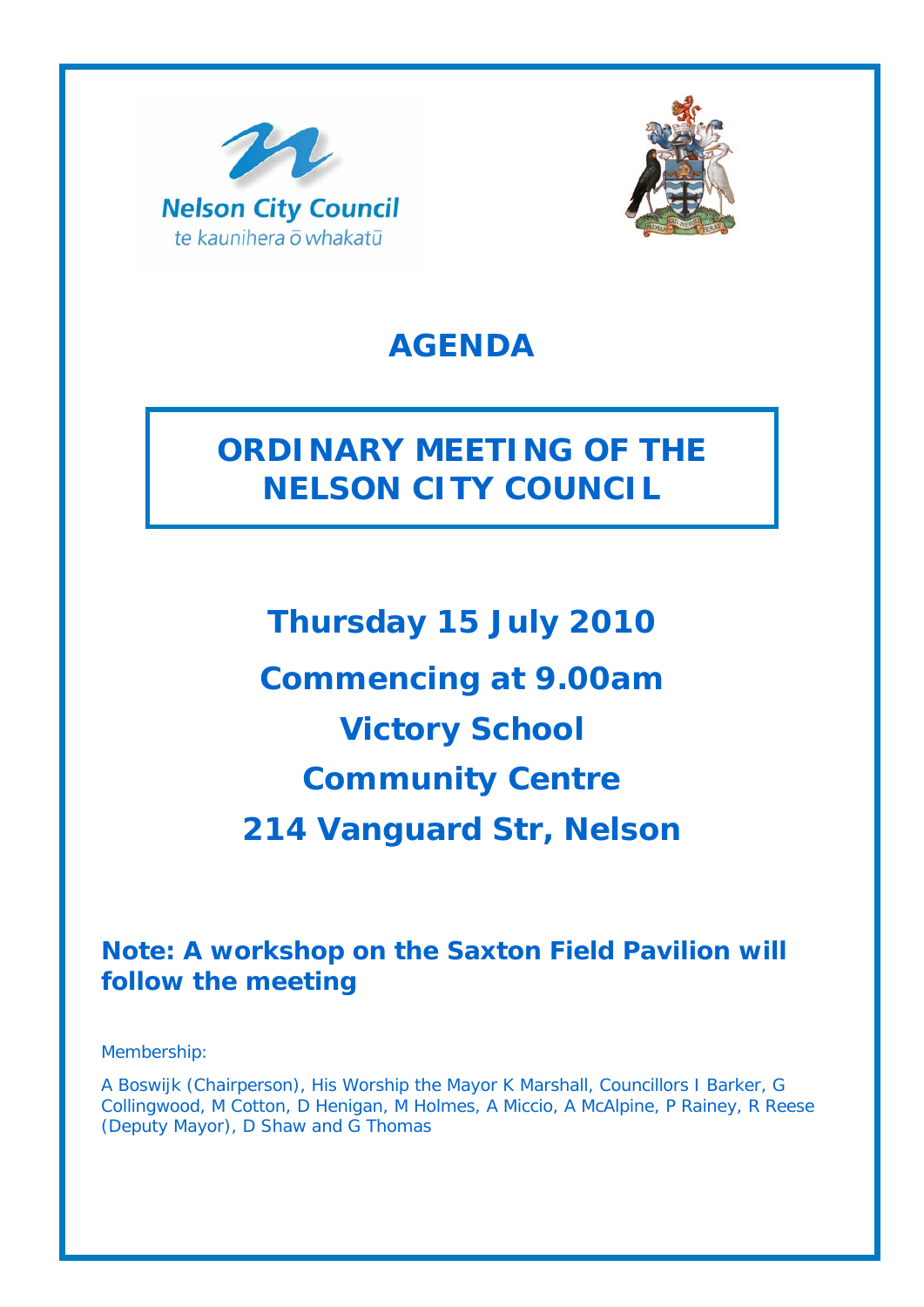## **B U S I N E S S**

**As set out below** 

Nelson City Council 943527 15 July 2010 Refer to Page No. **APOLOGIES OPENING PRAYER 1.0 PUBLIC FORUM 1.1 Victory Residents**  Darci Goldsworthy and David Johnston will speak about the Gambling Policy. **1.2 Mark Brown – Victory School Principal 2.0 CONFIRMATION OF MINUTES – 1 July 2010 1-10**  Document number 947208 Recommendation *THAT the minutes of the ordinary meeting of the Nelson City Council, held on Thursday 1 July 2010, be confirmed as a true and correct record.* **3.0 REPORTS POLICY 3.1 Nelson Arts Policy Adoption 11-13**  Document number 943675 **4.0 REPORTS PRIORITY 4.1 Sustainability Strategy Project Plan 14-40**  Document number 926216 **5.0 REPORTS FROM COMMITTEES 5.1 Youth Council – 28 May 2010 41-43**  Document number 931464 *THAT the minutes of the meeting of the Nelson Youth Council, held on Friday 28 May 2010, be confirmed as a true and correct record.*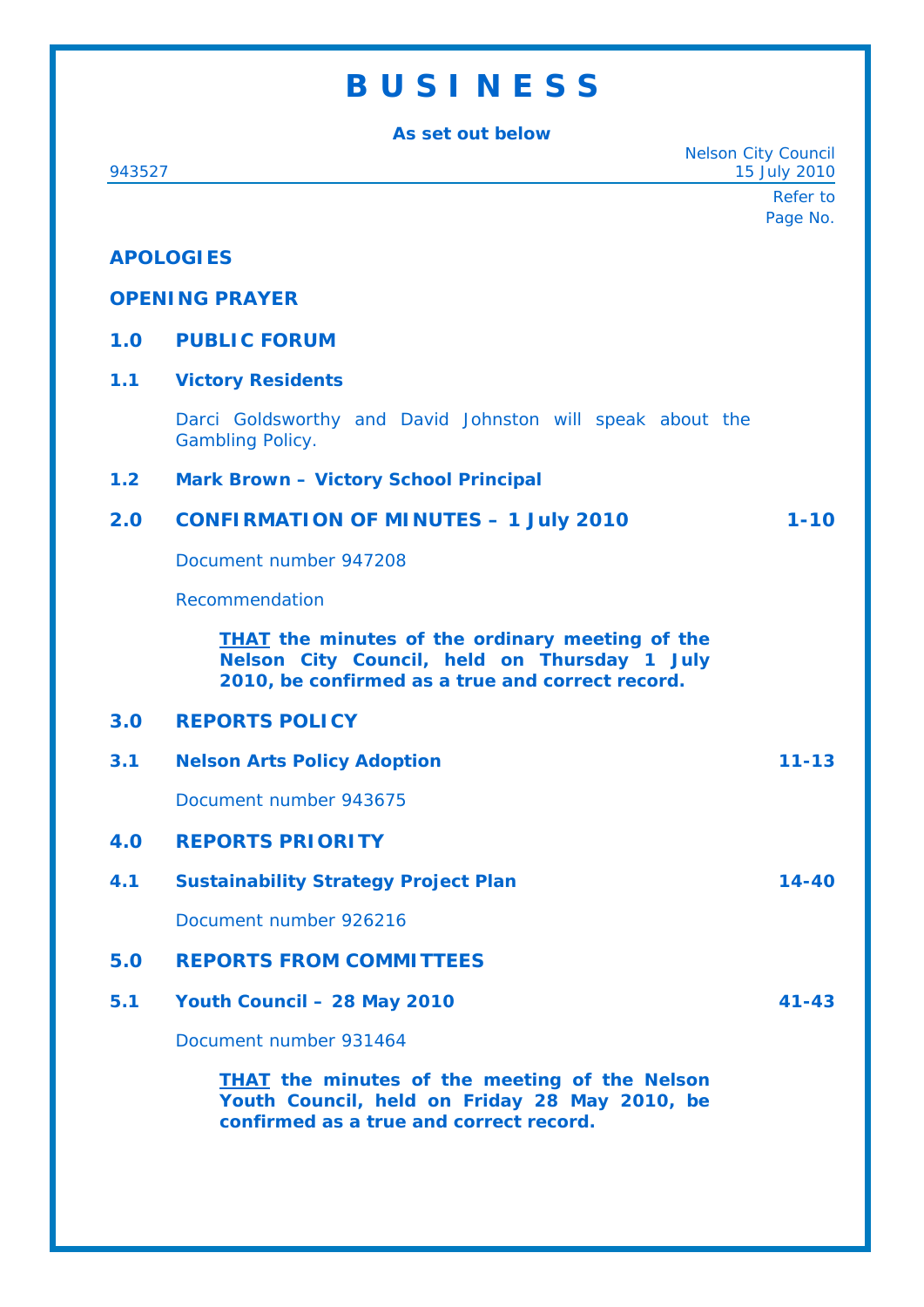#### **5.2 Rugby World Cup Steering Group – 14 April and 26 May 2010 44-50**

Document numbers 916833 and 929646

Recommendation

*THAT the minutes of the meeting of the Rugby World Cup Steering Group, held on Wednesday 14 April and 26 May 2010, be confirmed as a true and correct record.*

#### **6.0 PUBLIC EXCLUDED BUSINESS**

#### **6.1 Exclusion of the Public**

Recommendation

*THAT the public be excluded from the following parts of the proceedings of this meeting in accordance with section 48(1)(a) of the Local Government Official Information and Meetings Act 1987 on the grounds that the public conduct of this part of the proceedings of the meeting would be likely to result in the disclosure of information for which good reason for withholding exists.* 

*i) Nelson City Council Public Excluded Minutes – 1 July 2010* 

*Reasons:* 

*To enable the Council to carry out negotiations or commercial activities without prejudice or disadvantage; or* 

*To protect information where the making available of the information would unreasonably prejudice the commercial position of the person who is the subject of the information; or* 

*To protect the privacy of natural persons.* 

#### *ii) Saxton Field Cricket/Athletics/Football Pavilion Workshop*

*Reasons:* 

*To enable the Council to carry out negotiations or commercial activities without prejudice or disadvantage; or* 

*To protect information where the making available of the information would unreasonably prejudice the commercial position of the person who is the subject of the information; or* 

*To protect the privacy of natural persons.*